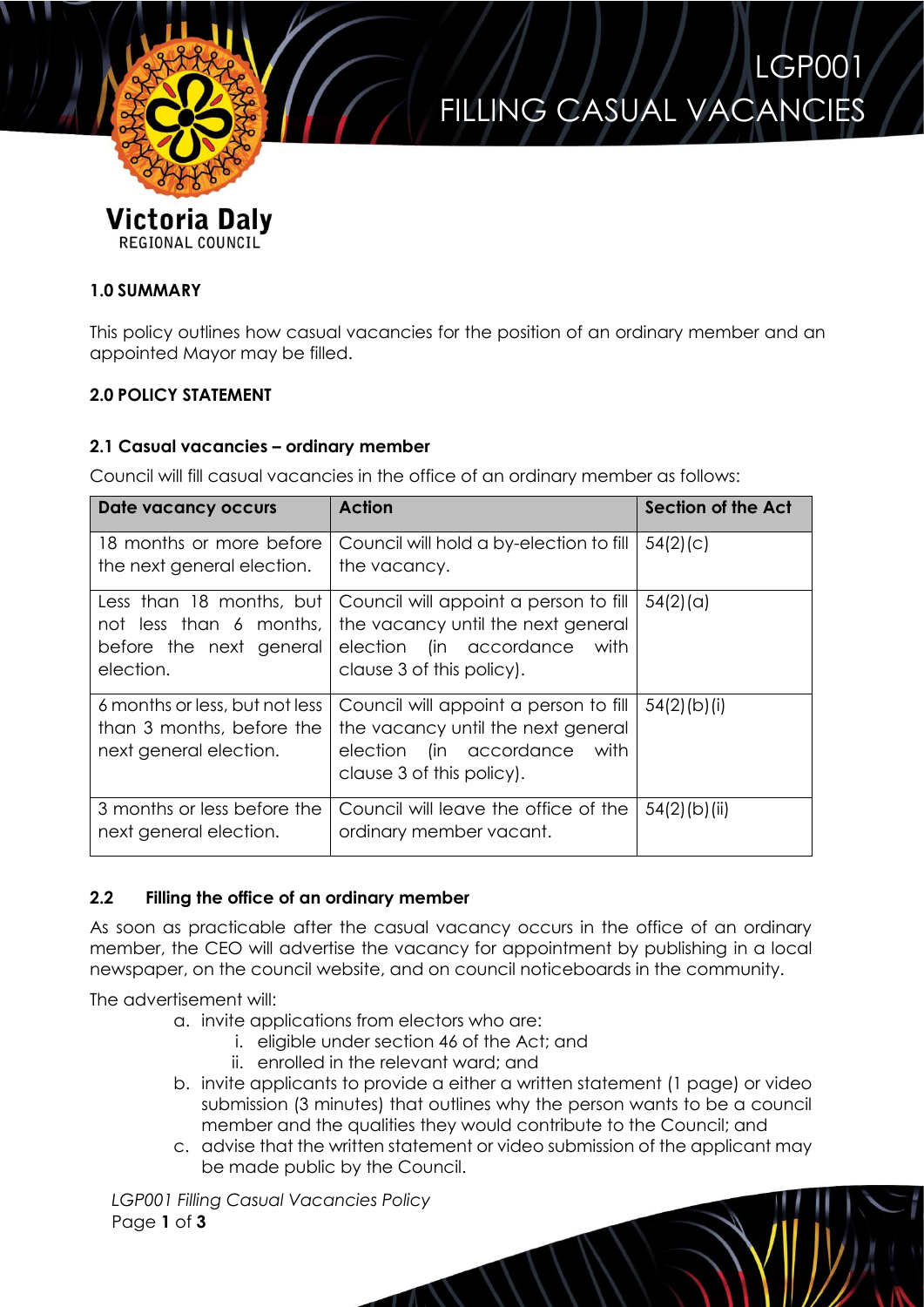

Victoria Daly REGIONAL COUNCIL

The closing date for applications will be 14 days from the date the advertisement is published in the local newspaper and on the council's website.

As soon as practicable after the closing date, the CEO will provide copies of all applicant statements to all council members. At the next ordinary council meeting following the closing date, the matter is to be included as an agenda item for Council's consideration.

When appointing a person to be a council member, Council will give due consideration to:

- a) the person's level of community involvement;
- b) the person's suitability for the role; and
- c) any other relevant matters.

Council will decide the appointment by resolution, to take effect 7 days after the date of the resolution.

The CEO is to ensure the successful applicant is advised of their appointment to Council and that an induction to the position is undertaken as soon as practicable.

### **2.3 Casual vacancies –** *Mayor*

As appointment was the basis for filling the office of the *Mayor*, Council will fill casual vacancies in the office of the *Mayor* as follows:

| Date vacancy occurs                                                                         | <b>Action</b>                                                                                                                                                          | <b>Section of the Act</b> |
|---------------------------------------------------------------------------------------------|------------------------------------------------------------------------------------------------------------------------------------------------------------------------|---------------------------|
| 18 months or more<br>before the next<br>general election.                                   | Council will appoint an existing council member to be the<br>Mayor, by vote of existing members (in accordance with clause<br>5 of this policy).                       | 65(2)(a)                  |
|                                                                                             | Council will hold a by-election to fill the vacancy in the office of<br>an ordinary member.                                                                            | 54(2)(c)                  |
| Less than 18 months,<br>but not less than 6<br>months, before the<br>next general election. | Council will appoint an existing council member to be the<br>Mayor, by vote of existing members (in accordance with clause<br>5 of this policy).                       | 65(2)(a)                  |
|                                                                                             | Council will appoint a person to fill the vacancy in the office an<br>ordinary member until the next general election (in accordance<br>with clause 3 of this policy). | 54(2)(a)                  |